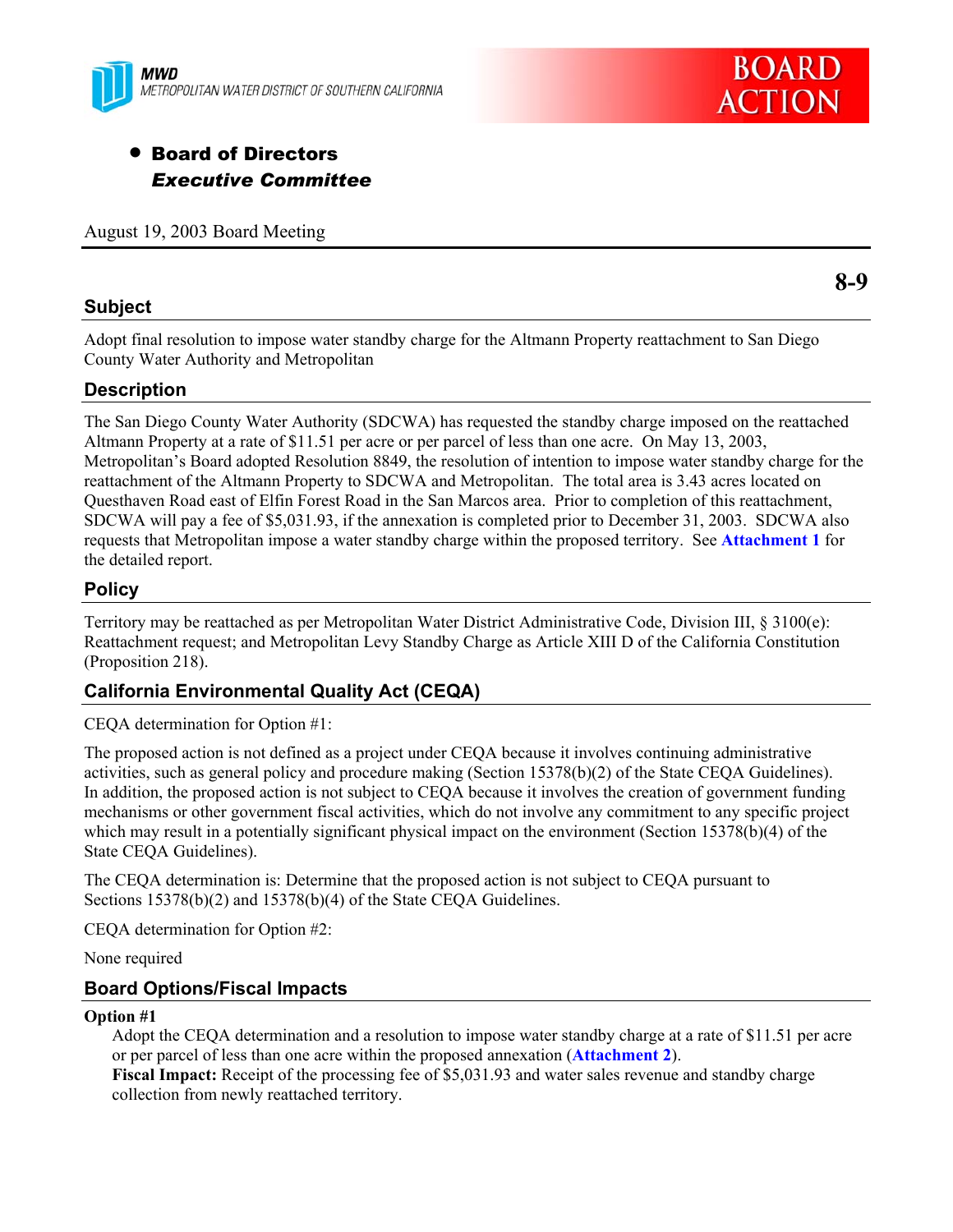#### **Option #2**

Decline Altmann Property resolution for standby charge **Fiscal Impact:** Unrealized fees and water sales revenue from territory

### **Staff Recommendation**

Option #1

 $U$ 7/15/2003 *Roy L. Wolfe Date* 

*Manager, Corporate Resources* 

k ç *Ronald R. Gastelum Chief Executive Officer* 

7/15/2003 *Date* 

#### **Attachment 1 – Detailed Report**

**Attachment 2 – Resolution to Impose Standby Charges** 

BLA #2353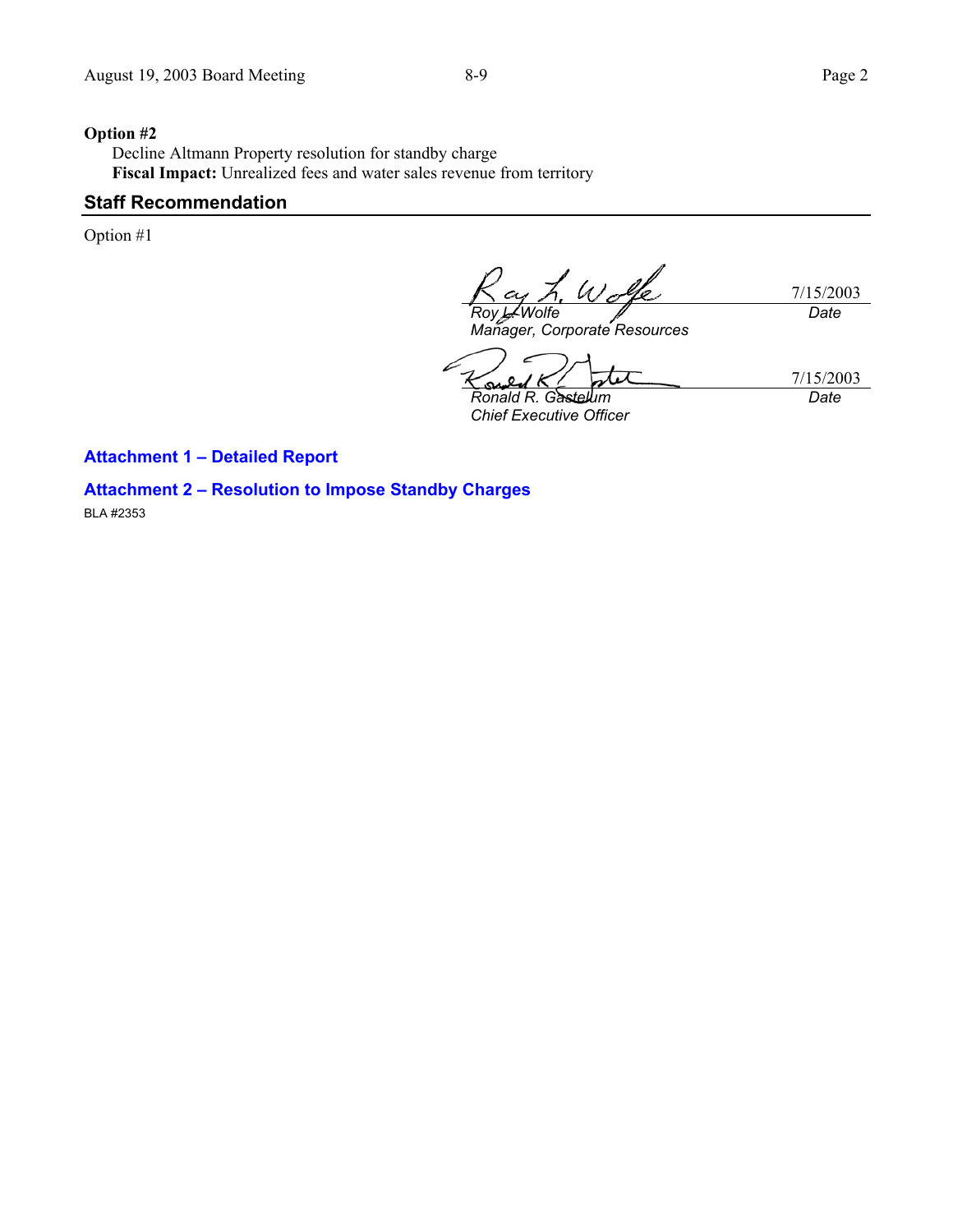## **Detailed Report**

#### **Altmann Reattachment**

On May 13, 2003, Metropolitan's Board consented to the proposed reattachment and adopted the resolution of intention to impose water standby charge of the proposed Altmann Property, concurrently to The Metropolitan Water District of Southern California (Metropolitan) and SDCWA. The 3.43-acre territory, shown on the attached legal description and map, is located on Questhaven Road east of Elfin Forest Road in the San Marcos area. The area was originally annexed to Bueno Colorado Municipal Water District and Metropolitan in 1956. In 1979, Bueno Colorado Municipal Water District was absolved and this portion of the service area became a part of Vallecitos Water District with the exception of this parcel. Metropolitan's Administrative Code § 3100 (e) allows for reattachments due to administrative errors. Prior to completion of this reattachment, SDCWA will pay minor charges for the period of detachment and with the standard processing fee for a total of \$5,031.93, if the annexation is completed prior to December 31, 2003, or if completed later, at the then current rate. SDCWA also requests that Metropolitan impose a water standby charge within the proposed territory.

Pursuant to Resolution 8849, the Board held a public hearing on August 19, 2003. Interested parties were given the opportunity to present their views regarding the proposed charge and the Engineer's Report. Also, pursuant to Resolution 8849 and in accordance with the requirements of Article XIII D, Section 4, of the California Constitution, the Executive Secretary provided written notice by mail of such hearing to the owners of record of the parcels identified in the Engineer's Report. Enclosed in the mailed notice was an assessment ballot whereby the owners could indicate either support or opposition to the proposed water standby charge. No majority protest (as defined in Article XIII D, Section 4 of the California Constitution) was found to exist upon conclusion of the hearing; therefore, it will be requested that Metropolitan's Board consider and act upon the recommendation to adopt a second resolution (see Attachment 2), Resolution Fixing and Adopting Water Standby Charge, which imposes a Metropolitan water standby charge in the amount of \$11.51 per acre, or per parcel less than one acre, within the territory of Altmann Property Reattachment.

Approval of Metropolitan's water standby charge in the amount noted above, which is equal to the amount of Metropolitan's water standby charge imposed elsewhere within SDCWA's territory, is a condition to complete this reattachment. Pursuant to the terms of Metropolitan's Administrative Code Section 3100(e), Metropolitan may levy standby charge at the rate stated in this resolution beginning in a subsequent fiscal year.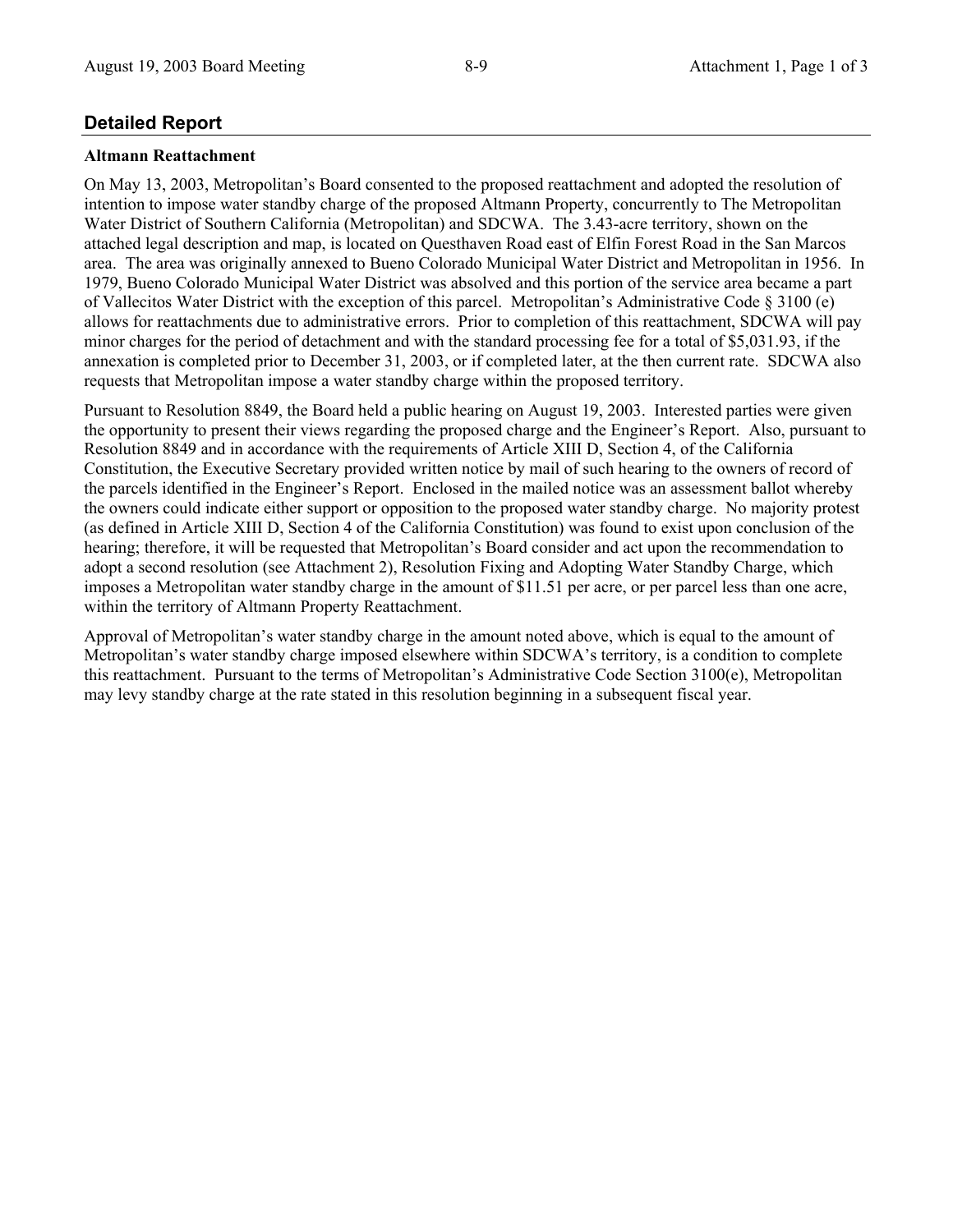# EXHIBIT "A"

THAT PORTION OF THE SOUTHEAST QUARTER OF THE SOUTHWEST QUARTER OF SECTION 27, TOWNSHIP 12 SOUTH, RANGE 3 WEST, SAN BERNARDINO MERIDIAN. IN THE COUNTY OF SAN DIEGO, STATE OF CALIFORNIA, ACCORDING TO OFFICIAL PLAT THEREOF, BEING MORE PARTICULARLY DESCRIBED AS PARCEL 1 BELOW AND ILLUSTRATED AS EXHIBIT "B" ATTACHED HERETO AND MADE A PART OF THIS DOCUMENT:

### PARCEL<sub>1</sub>

BEGINNING AT THE SOUTHEAST CORNER OF THE SOUTHWEST QUARTER OF SAID SECTION 27, SAID POINT BEING THE TRUE POINT OF BEGINNING; THENCE SOUTH 89°55'00" WEST ALONG THE SOUTHERLY LINE OF SAID SECTION 27, A DISTANCE OF 344.63 FEET; THENCE LEAVING SAID SOUTHERLY LINE, NORTH 03°27'00" WEST 370.22 FEET TO A POINT ON THE CENTERLINE OF A COUNTY ROAD KNOWN AS ELFIN FOREST CANYON ROAD, SAID POINT LYING ON A NON-TANGENT CURVE CONCAVE NORTHERLY AND HAVING A RADIUS OF 150.00 FEET, A RADIAL TO SAID POINT BEARS SOUTH 17°31'30" WEST; THENCE EASTERLY ALONG SAID CENTERLINE THROUGH A CENTRAL ANGLE OF 46°22'00" AN ARC DISTANCE OF 121.39 FEET; THENCE CONTINUING ALONG SAID CENTERLINE NORTH 61°09'30" EAST 221.56 FEET TO THE BEGINNING OF A TANGENT CURVE CONCAVE SOUTHEASTERLY, HAVING A RADIUS OF 600.00 FEET; THENCE NORTHEASTERLY ALONG SAID CENTERLINE THROUGH A CENTRAL ANGLE OF 05°16'12" AN ARC DISTANCE OF 55.19 FEET TO A POINT ON THE EASTERLY LINE OF SAID SOUTHWEST QUARTER OF SAID SECTION 27, THENCE LEAVING SAID CENTERLINE, SOUTH 00°39'00" EAST ALONG SAID EASTERLY LINE A DISTANCE OF 511.97 FEET TO THE POINT OF BEGINNING.

SAID PORTION OF LAND CONTAINING: 3.434 ACRES GROSS AND 3.161 **ACRES NET** 



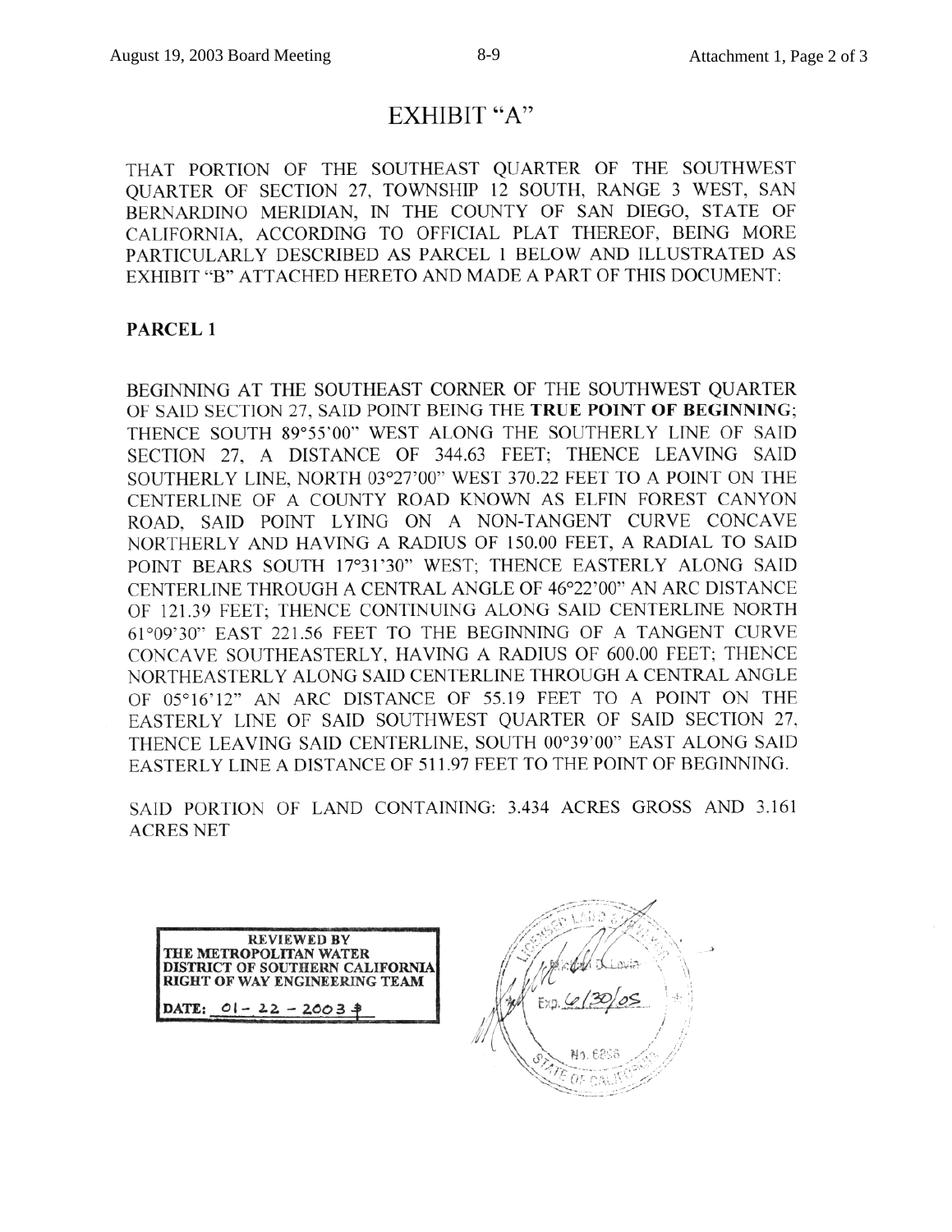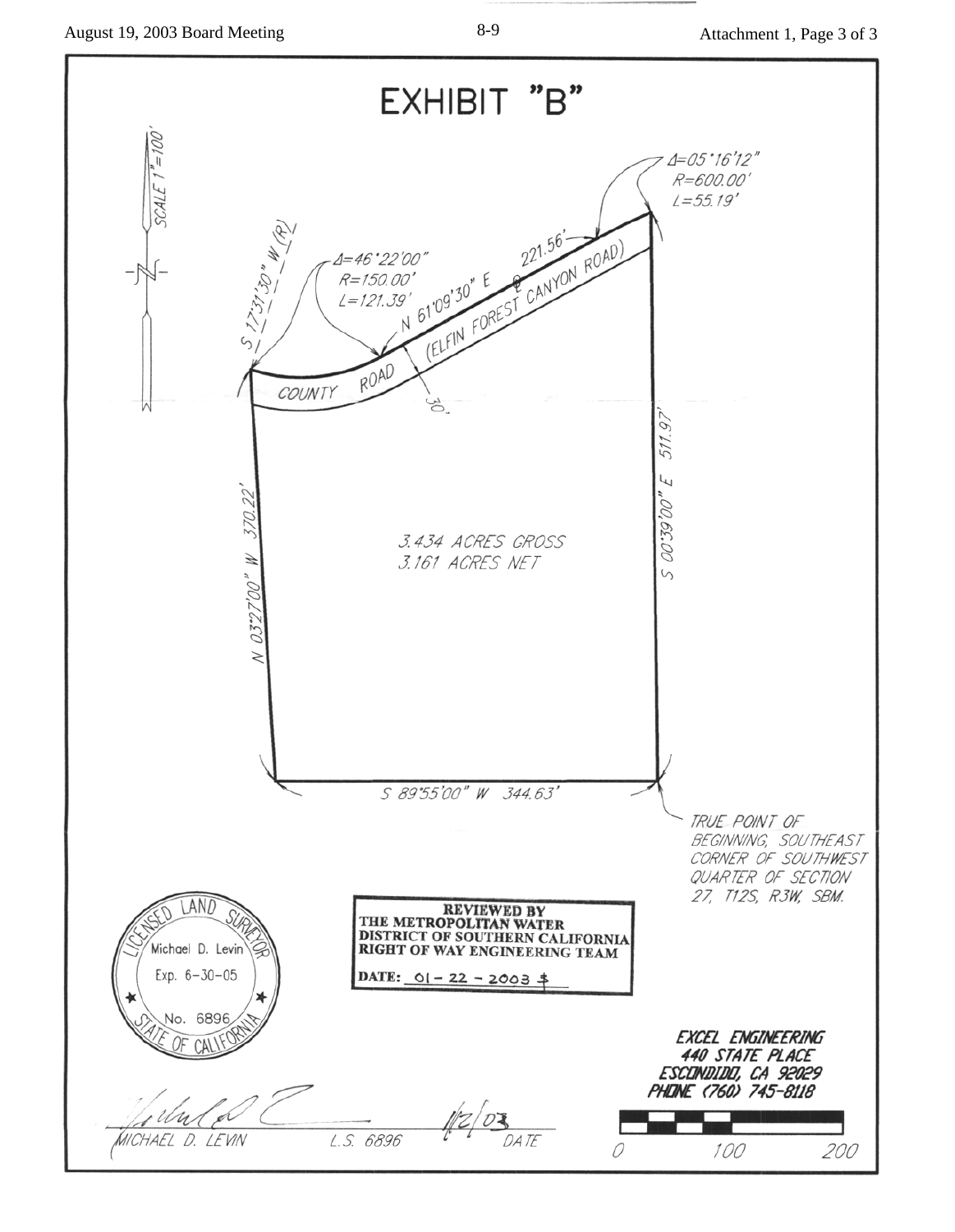#### **RESOLUTION**

### RESOLUTION OF THE BOARD OF DIRECTORS OF THE METROPOLITAN WATER DISTRICT OF SOUTHERN CALIFORNIA FIXING AND ADOPTING WATER STANDBY CHARGE CONTINGENT UPON SAN DIEGO COUNTY WATER AUTHORITY ALTMANN PROPERTY REATTACHMENT

 WHEREAS, pursuant to Resolution 8849, The Metropolitan Water District of Southern California's ("Metropolitan") Resolution of Intention to Impose Water Standby Charge, adopted by the Board of Directors (the "Board") of Metropolitan at its meeting held May 13, 2003, the Board gave notice to the public and to each member public agency of Metropolitan of the intention of the Board to consider and take action on the Chief Executive Officer's recommendation to impose a water charge for fiscal year 2003/04 on the property described in the Engineer's Report, dated April 2003 (the "Engineer's Report"), which was prepared by a registered professional engineer certified by the State of California and was attached to Resolution 8849;

 WHEREAS, the owner of the parcel identified in the Engineer's Report has applied for reattachment into the San Diego County Water Authority ("SDCWA") and Metropolitan;

 WHEREAS, upon reattachment, Metropolitan water will be available to such property and such parcels will receive the benefit of the projects provided in part with proceeds of Metropolitan water standby charges, as described in the Engineer's Report;

 WHEREAS, SDCWA has requested that Metropolitan impose water standby charges on such property at the rate specified in the Engineer's Report and provided herein, following annexation of such property into Metropolitan;

 WHEREAS, Resolution 8849 provides that the Board would meet in regular session to hold a public protest hearing at which interested parties could present their views regarding the proposed water standby charges and the Engineer's Report;

 WHEREAS, pursuant to the terms of Resolution 8849 the Executive Secretary provided written notice in accordance with the requirements of Article XIII D, Section 4 of the California Constitution of the proposed water standby charge by mail to the record owner of the property identified in the Engineer's Report of such public hearing, and the notice included an assessment ballot whereby the owner could indicate his or her name, reasonable identification of his or her parcel, and his or her support for or opposition to the proposed water standby charge;

 WHEREAS, the Board has conducted in conformance with Resolution 8849 a public hearing. The hearing was held August 19, 2003, at which interested parties were given the opportunity to present their views regarding the proposed water standby charge and the Engineer's Report and to protest the charges, if they so desired, and the Board duly considered any such protests and other views presented to it at the public hearing; and

 WHEREAS, prior to the conclusion of the public hearing the Executive Secretary reviewed the assessment ballots submitted, and it was found that no majority protest (as defined in Article XIII D, Section 4 of the California Constitution) exists;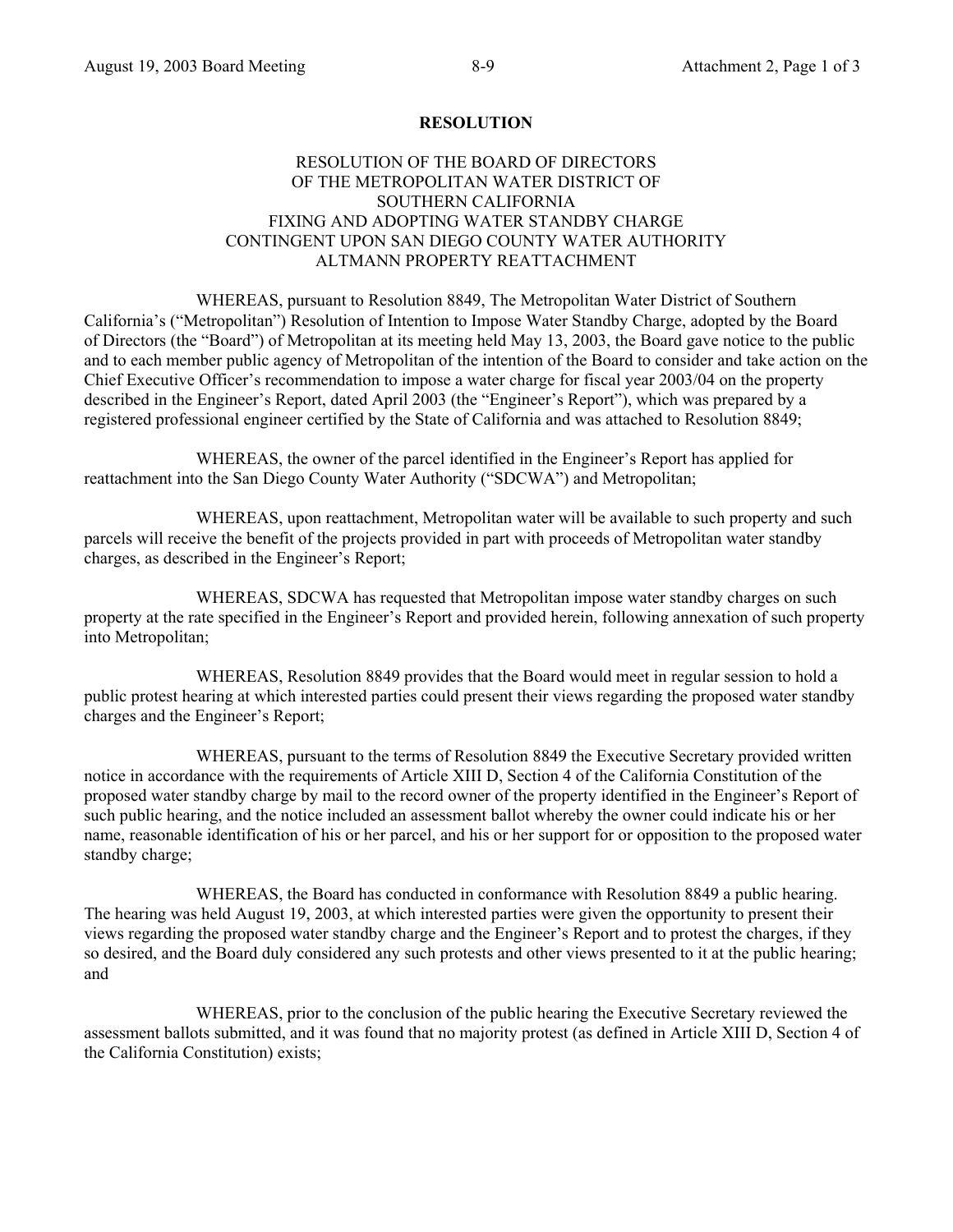NOW THEREFORE, the Board of Directors of The Metropolitan Water District of Southern California does hereby resolve, determine and order as follows:

 **Section 1.** That the Board of Metropolitan, pursuant to the Engineer's Report, finds that the land described in said Engineer's Report upon annexation to Metropolitan will be benefited as described in such report and on that basis, hereby fixes and adopts a water standby charge for fiscal year 2003/04 on such land to which Metropolitan water is made available for any purpose, whether water is actually used or not.

**Section 2.** That the water standby charge per acre of land, or per parcel of land less than an acre, as shown in the Engineer's Report, shall be \$11.51 which is equal to the amount of Metropolitan's existing water standby charge on other properties located within the territory of SDCWA.

 **Section 3.** That no water standby charge on any parcel exceeds the reasonable cost of the proportional special benefit conferred on that parcel, as shown in the Engineer's Report. The Engineer's Report separates the special benefits from the general benefits and identifies each of the parcels on which a special benefit is conferred.

 **Section 4.** That the water standby charge shall be collected on the tax rolls, together with the ad valorem property taxes, which are levied by Metropolitan for the payment of pre-1978 voter-approved indebtedness. Any amounts so collected shall be applied as a credit against SDCWA's obligation to pay its readiness-to-serve charge for fiscal year 2003/04. After such member agency's readiness-to-serve charge allocation is fully satisfied, any additional collections shall be credited to other outstanding obligations of such member agency to Metropolitan or future readiness-to-serve obligations of such agency.

 **Section 5.** That the water standby charge is fixed and adopted contingent upon completion of annexation of the land described in the Engineer's Report. If such annexation is not completed in time to permit imposition of standby charges for fiscal year 2003/04, Metropolitan may levy standby charges at the rate stated in this resolution beginning in a subsequent fiscal year.

 **Section 6.** That in the event that the water standby charge, or any portion thereof, is determined to be an unauthorized or invalid fee, charge or assessment by a final judgment in any proceeding at law or in equity, which judgment is not subject to appeal, or if the collection of the water standby charge shall be permanently enjoined and appeals of such injunction have been declined or exhausted, or if Metropolitan shall determine to rescind or revoke the water standby charge, then no further water standby charge shall be collected within the territory described in the Engineer's Report and SDCWA shall pay its readiness-to-serve charge obligation to Metropolitan in full, as if imposition of such water standby charges had never been sought.

 **Section 7.** That this Board finds that the intention to adopt proposed water standby charges provided in this Resolution is not defined as a project under the provisions of the California Environmental Quality Act (CEQA) and the State CEQA Guidelines, because it involves continuing administrative activities, such as general policy and procedure making (Section 15378(b)(2) of the State CEQA Guidelines). In addition, this activity is not subject to CEQA because it involves the creation of government funding mechanisms or other government fiscal activities, which do not involve any commitment to any specific project, which may result in a potentially significant physical impact on the environment (Section 15378 (b)(4) of the State CEQA Guidelines).

 **Section 8.** That the Chief Executive Officer is hereby authorized and directed to take all necessary action to secure the collection of the water standby charges by the appropriate county officials, including payment of the reasonable cost of collection.